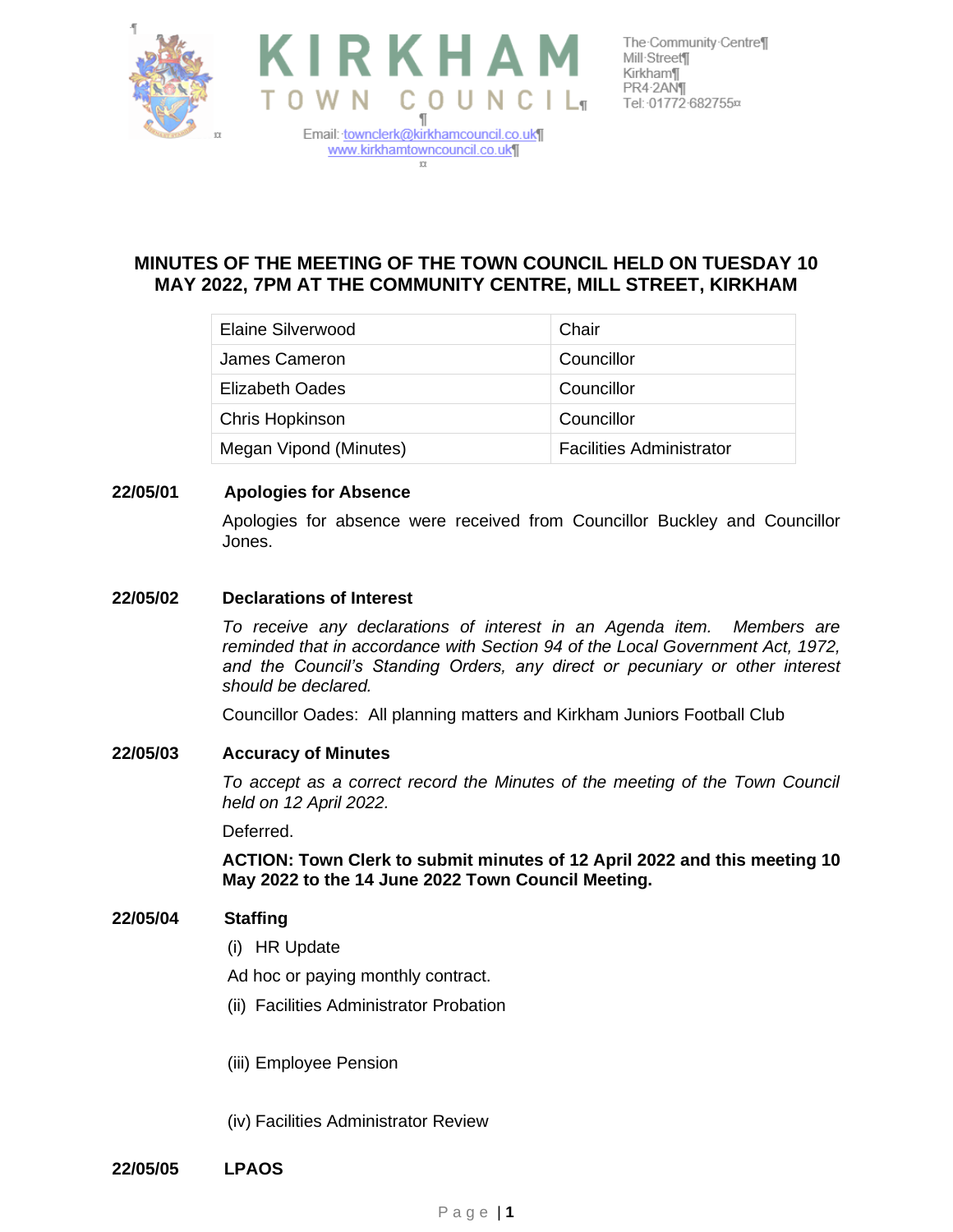



The Community Centre¶

*To accept any recommendations made by the Communications Committee.* No committee currently.

(i) Tree – Oxley Close

There are two options, Option 1 to write to resident that they can prune but must be overseen by Arboriculture Team or Option 2 that the issue be dealt with by Fylde Borough Council.

(ii) Seating provision in the car park at William Segar Hodgson Playing Field

Quote required to get a seat overlooking the pitch.

## **ACTION: Councillor Oades to contact Fylde Borough Council**

(iii) Fence at Peoples' Park

The Council agreed that tall fence posts were prohibitive and too expensive, decision made at previous Town Council meeting.

(iv) Feral Pigeons Nesting under Railway Arches

The Railway Arches are not owned by Kirkham Town Council. This matters needs to be referred to Environmental Health at Fylde Borough Council and also the Railway Authorities.

(v) Discussion regarding Fylde Borough Council Kirkham Open Spaces

Kirkham Town Council formally accept the open spaces contract.

#### **22/05/06 Planning**

Planning details to be added to each Town Council meeting agenda.

**ACTION: Town Clerk to include planning details on future agenda.**

**22/05/07 Finances**

All agreed with the exception of Seabreeze Elite Cleaning Services.

#### **ACTION: Seabreeze Elite Cleaning Services agreed after the meeting.**

#### **22/05/08 Mayor's Announcements**

(i) Local Member Grants

Deferred.

(ii) SPID and other measures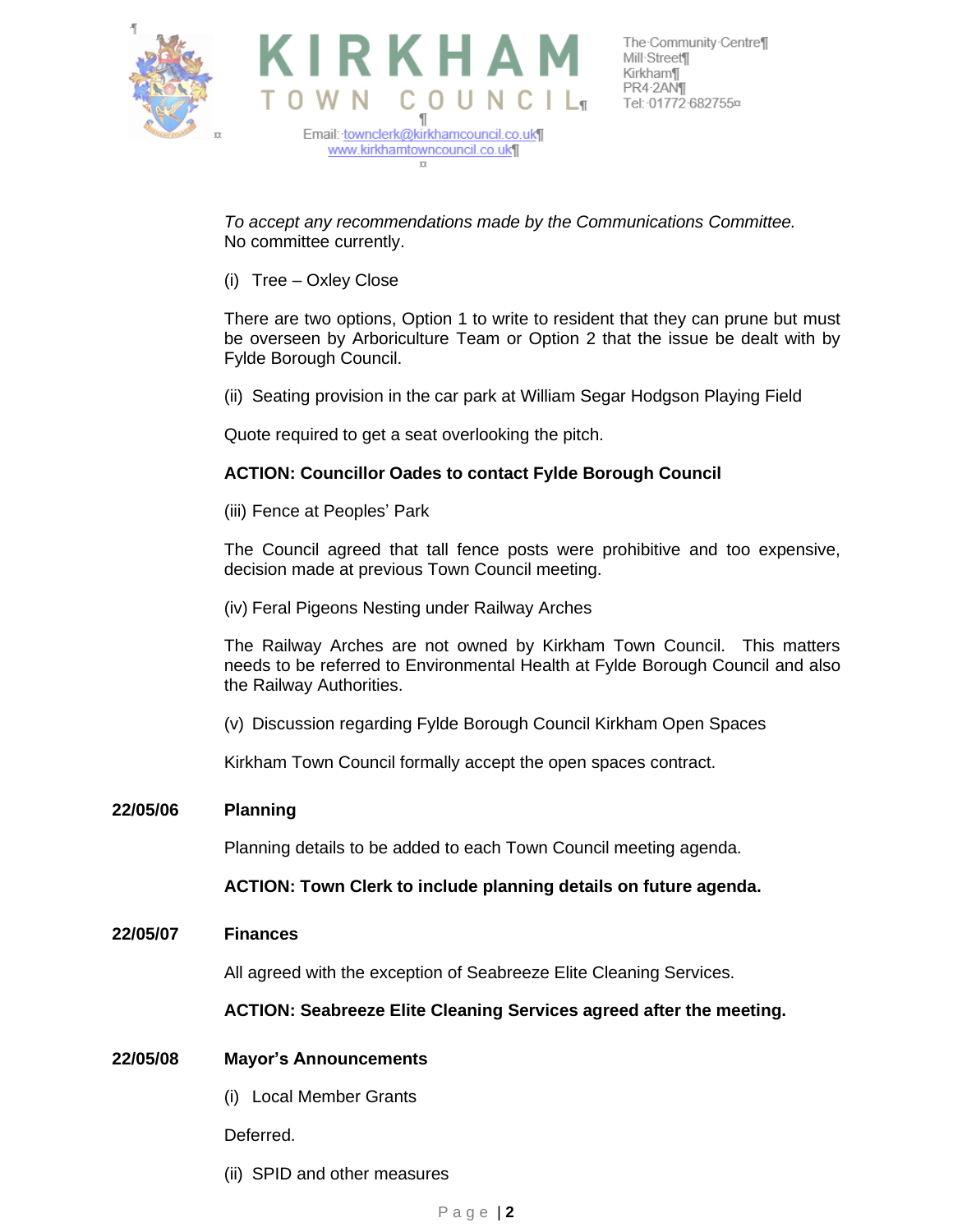



The Community Centre¶ Kirkham¶ PR4-2ANT

Deferred.

(iii) Repairs to fence posts at the allotments

Quote required for goods (timber).

(iv) Additional payment to authorise

£20 Window Cleaning approved.

(v) Gillow Road Trees Update

Tree comes under a Tree Preservation Order. Refer to Environmental Health Fylde Borough Council.

# **ACTION: Cllr. Oades to write to Fylde Borough Council.**

(vi) Changing Places

Changing Places would like a disabled toilet in the town centre. Fylde Borough Council have £40,000 for 100 toilets. The additional amenity is restricted as it needs to be within an existing space. Although agreed in principle, Kirkham Town Council require more information before a decision is made.

# **22/05/09 Bookings**

(i) Request for charity bike ride

Not approved.

(ii) Enquiry from Trilanco football team

Unsure of availability.

(iii) Booking for Mr. Desai 25 and 26 October 2022

The room hire charge is £541.25 and there is a £500 bond that is returnable.

(iv) Community Asset Development request for free booking

Not approved.

(v) To provide a comprehensive list of booking conditions/prices

**ACTION: The Facilities Administrator to compile a list – defer until a later date.**

**22/05/10 Lancashire Environmental Fund**

Deferred.

**22/05/11 Anti-Social Behaviour**